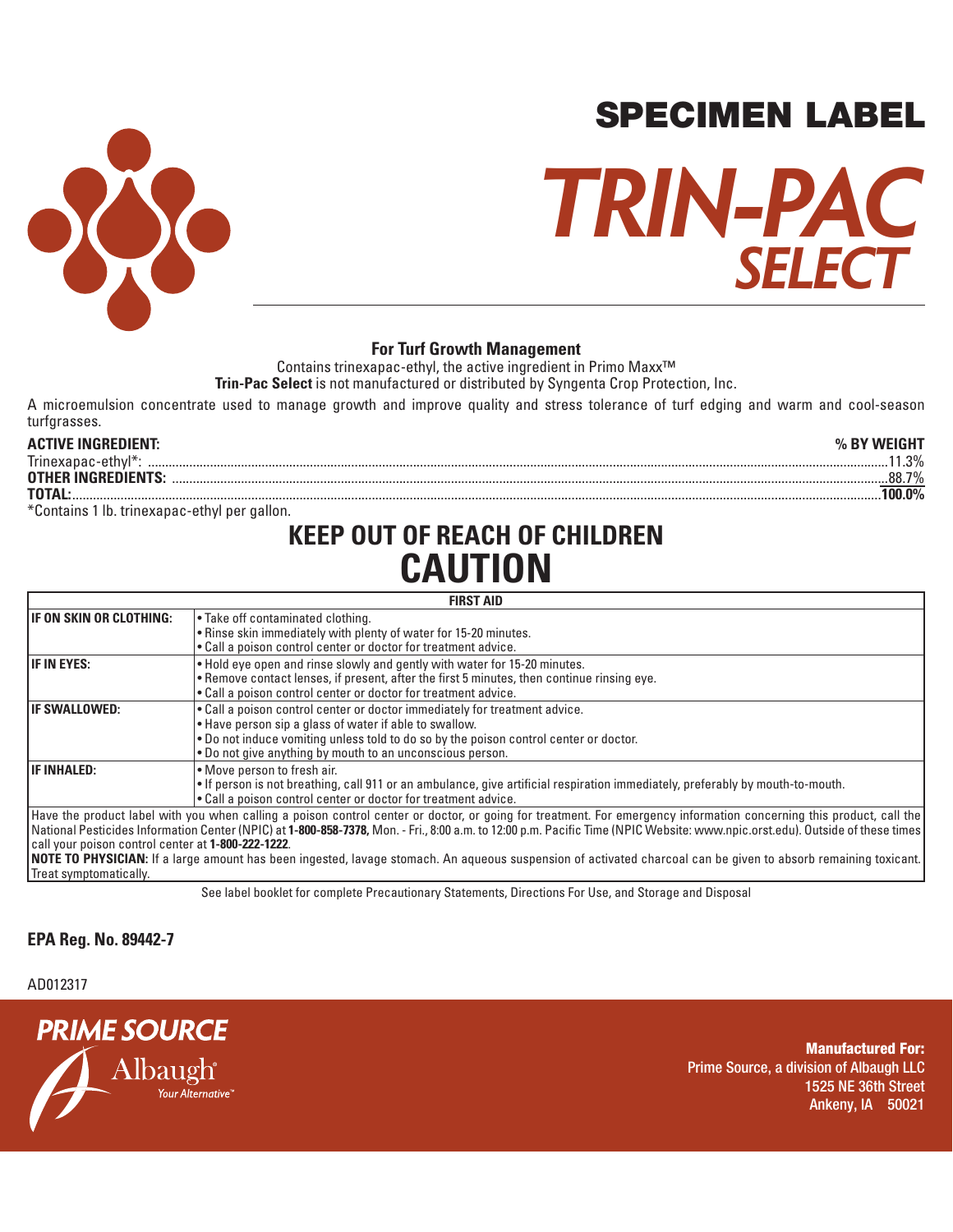#### **PRECAUTIONARY STATEMENTS HAZARDS TO HUMANS AND DOMESTIC ANIMALS CAUTION**

Harmful if absorbed through skin. Causes moderate eye irritation. Avoid contact with eyes, skin, or clothing.

#### **PERSONAL PROTECTIVE EQUIPMENT (PPE)**

Some materials that are chemical-resistant to this product are listed below.

#### **Applicators and Other Handlers Must Wear:**

• Long-sleeved shirt and long pants

• Chemical-resistant gloves (such as nitrile rubber >14 mils, butyl rubber >14 mils, neoprene rubber >14 mils, barrier laminate, polyvinyl chloride (PVC) >14 mils, or viton >14 mils)

• Shoes plus socks

Discard clothing and other absorbent materials that have been drenched or heavily contaminated with this product's concentrate. Do not reuse them. Follow manufacturer's instructions for cleaning/maintaining PPE. If no such instructions for washables exist, use detergent and hot water. Keep and wash PPE separately from other laundry.

#### **ENGINEERING CONTROLS STATEMENT**

When handlers use closed systems or enclosed cabs in a manner that meets the requirements listed in the Worker Protection Standard (WPS) for agricultural pesticides [40 CFR 170.240(d)(4-6)], the handler PPE requirements may be reduced or modified as specified in the WPS.

#### **USER SAFETY RECOMMENDATIONS**

#### **Users should:**

• Wash hands before eating, drinking, chewing gum, using tobacco, or using the toilet.

• Remove clothing/PPE immediately if pesticide gets inside. Then wash thoroughly and put on clean clothing.

#### **ENVIRONMENTAL HAZARDS**

Do not apply directly to water or to areas where surface water is present or to intertidal areas below the mean high water mark. Do not apply when weather conditions favor drift from treated areas. Do not contaminate water when disposing of equipment wash waters.

### **DIRECTIONS FOR USE**

It is a violation of Federal law to use this product in a manner inconsistent with its labeling.

Do not apply this product in a way that will contact workers or other persons, either directly or through drift. Only protected handlers may be in the area during application. For any requirements specific to your State or Tribe, consult the agency responsible for pesticide regulation.

#### **AGRICULTURAL USE REQUIREMENTS**

Use this product only in accordance with its labeling and with the Worker Protection Standard, 40 CFR Part 170. This Standard contains requirements for the protection of agricultural workers on farms, forests, nurseries, and greenhouses, and handlers of agricultural pesticides. It contains requirements for training, decontamination, notification, and emergency assistance. It also contains specific instructions and exceptions pertaining to the statements on this label about personal protective equipment (PPE) and restricted-entry interval. The requirements in this box only apply to uses of this product that are covered by the Worker Protection Standard.

The restricted-entry interval (REI) for this product is 12 days.

**Do not enter treated areas without footwear until sprays have dried.**

#### **NON-AGRICULTURAL USE REQUIREMENTS**

The requirements in this box apply to uses of this product that are NOT within the scope of the Worker Protection Standard for agricultural pesticides (40 CFR Part 170). The WPS applies when this product is used to produce agricultural plants on farms, forests, nurseries, or greenhouses.

#### **Do not enter treated areas without footwear until sprays have dried.**

Observe all precautions and limitations on this label and on the labels of each product used in tank mixture with this product.

FOR ALL TANK MIXTURES: It is the pesticide user's responsibility to ensure that all products are registered for the intended use. Read and follow the applicable restrictions and limitations and directions for use on all product labels involved in tank mixing. Users must follow the most restrictive directions for use and precautionary statements of each product in the tank mixture.

#### **FAILURE TO FOLLOW THE DIRECTIONS FOR USE AND PRECAUTIONS ON THIS LABEL MAY RESULT IN UNEVEN GROWTH REDUCTION OR SEVERELY STUNTED TURF.**

#### **INFORMATION**

**Trin-Pac Select** is a plant growth regulator and is an odorless microemulsion concentrate (MEC). **Trin-Pac Select** mixes completely with water and may be tank mixed with many commonly used pesticides and liquid fertilizers.

Trin-Pac Select is effective only by absorption through the grass foliage and not by plant uptake of the product through the soil. Within one hour after application, Trin-Pac Select will not wash off the grass foliage. A number of factors affect the activity and performance of **Trin-Pac Select** when used for growth management of turfgrasses including but not limited to the following:

- Environmental conditions
- Turfgrass management and cultural practices that affect grass growth and vigor
- Level of plant fertility
- Availability of moisture
- Plant vigor
- State of grass growth

#### Watering-in is not necessary for activation of **Trin-Pac Select**.

When an adjuvant is to be used with this product. Prime Source, a division of Albaugh LLC suggests the use of a Chemical Producers and Distributors Association certified adjuvant.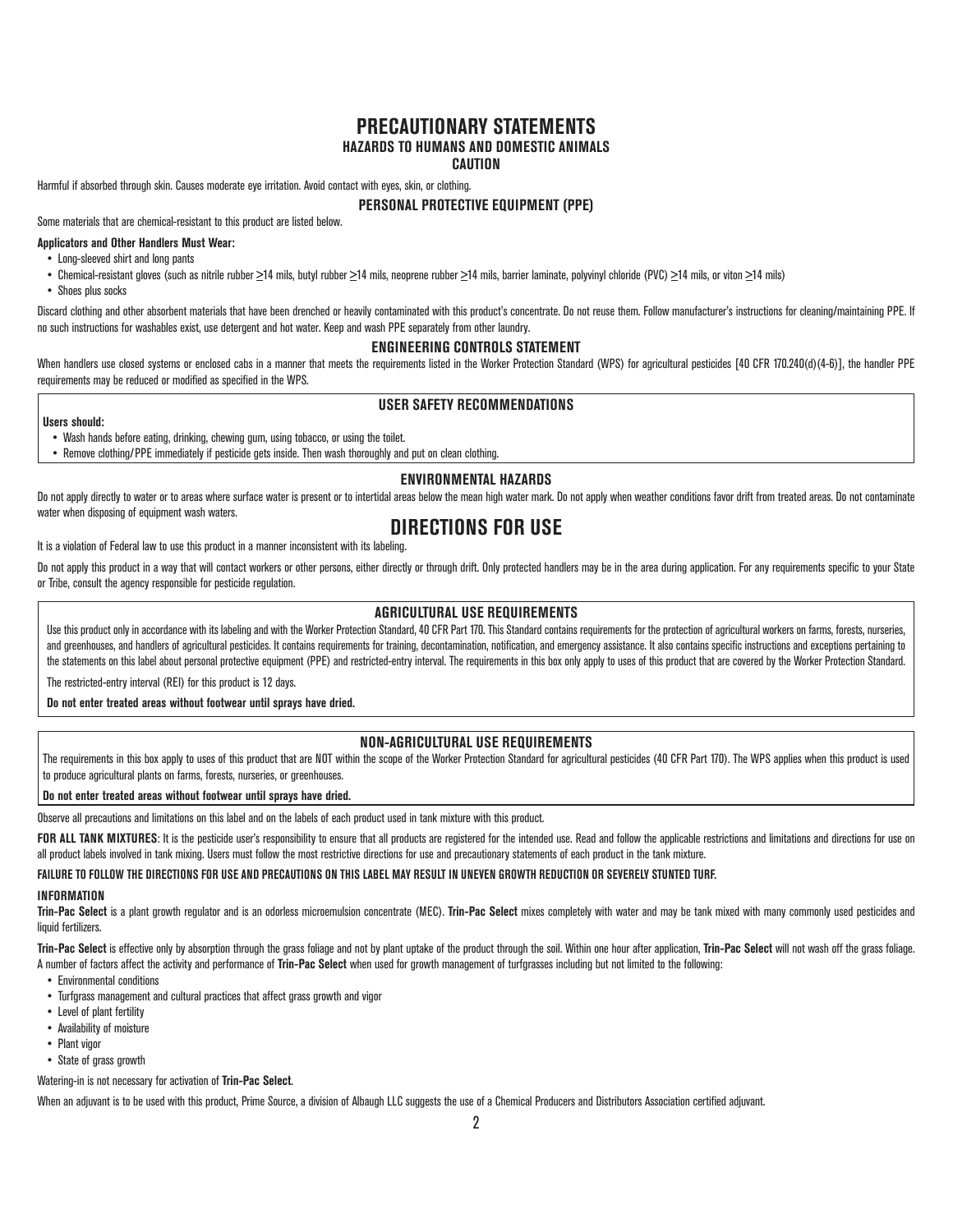#### **TURFGRASS**

**Trin-Pac Select** reduces the growth of warm and cool-season turfgrasses. When used according to directions for turf growth management, **Trin-Pac Select** reduces the frequency of mowing and the amount of grass clippings generated by mowing. **Trin-Pac Select** applications may also increase the color, quality, and density of turf.

**Trin-Pac Select** can be applied to the following sites that have well-maintained, quality turfgrass areas:

- lawns (residential and commercial)
- golf courses
- sod farms
- sports fields, cemeteries, and similar areas
- difficult-to-mow areas

**Trin-Pac Select** minimizes the need for edging of turfgrass along sidewalks, curbs, parking lots, driveways, flower beds, fences and around posts, storage sheds, and trees.

#### **USE DIRECTIONS FOR APPLICATIONS TO TURFGRASS**

#### **MOWING**

For greater suppression with Trin-Pac Select, maintain turfgrass at lower mowing heights. Note that the rates given in the application rate table are for turf at typical mowing heights; therefore, the application rates should be adjusted based on the grass height at application. The lower the height of cut of the particular turfgrass species, the less material is required to provide the desired turf growth regulator effect.

Turfgrass injury can be minimized by using one of the following options:

- 1. Mow 4 hours after the application of **Trin-Pac Select**; OR
- 2. Mow 1 hour before application of **Trin-Pac Select**.

#### **EQUIPMENT**

**Trin-Pac Select** may be applied using one of the following types of spray equipment:

- backpack sprayers
- hand sprayers
- boom sprayers
- spray-gun application devices

Use only spray equipment that has been thoroughly cleaned before use. Ensure that the sprayer will deliver an accurate and uniform spray by calibration of the equipment. After use, clean the spray with clean water and dispose of rinsate according to label directions.

#### **MIXING INSTRUCTIONS**

- 1. Add **Trin-Pac Select** to a sufficient amount of water (ex., 0.5 to 4.0 gallons of water per 1,000 sq. ft.).
- 2. Mix only the volume of spray mixture required for the square footage to be treated.
- 3. Ensure adequate agitation during application.
- 4. When **Trin-Pac Select** is used as a tank mix with other products, agitation is required.
- 5. Apply **Trin-Pac Select** in a uniform manner to ensure thorough coverage of the crop.

For tank mixes, use only if the mixing partner is registered for this use. Do not mix Trin-Pac Select with any product which prohibits such mixing. Do not exceed any label application rate and follow the most restrictive label precautions and limitations. Refer to the tank mix partner label(s) for further information.

#### **Backpack and Hand Sprayers (0.5 to 4.0 gallons capacities)**

Trin-Pac Select Alone: Fill the spray tank with total amount of water required. Add the appropriate amount of Trin-Pac Select. Close the spray tank and agitate to ensure a uniform solution. Make spray applications to turfgrass.

#### **Boom and Hand-Gun Sprayers**

Trin-Pac Select Plus Tank Mixtures: Before mixing Trin-Pac Select with other components, determine the compatibility of the tank mix using the Tank Mix Compatibility Test below. Once the compatibility of the mixture is assured, add the products (such as carrier or other pesticide products) to the spray tank in the order noted below:

- 1. Add ½ of the required amount of water to the spray tank.
- 2. Keep the tank mix agitated to ensure formation of a uniform suspension.
- 3. Add any products that are packaged in water-soluble bags first. Keep the tank mix agitated to ensure that the water-soluble bags dissolve and the contents dispersed in the tank mix. Continue agitation and then add water-dispersible granules (WG), followed by wettable powders (WP). Before adding other products, ensure complete dispersal of the solid products.
- 4. Add emulsifiable concentrates (EC).
- 5. Add flowable liquids (FL) or suspension concentrates (SC).
- 6. Add **Trin-Pac Select**.
- 7. Add spray adjuvant and spray markers. Use surfactants approved for application to turf. Check surfactant label before use.
- 8. Add the remainder of the water.

9. Agitate tank mix combinations. Do not let mixtures sit in the spray tank without agitation. Only prepare the amount of spray mix required for use on one day and apply it all that day.

#### **TANK MIX COMPATIBILITY TEST**

Add relative proportionate amounts of Trin-Pac Select, other products to be used, and the water in a clear glass quart jar with a lid. Close the lid and invert the jar several times and observe the mixture for approximatel 30 minutes. **The mixture is not compatible if the following is observed:** formation of balls, flakes, sludges, gels, oily films or layers; or precipitates.

#### **Application Near and Around Monuments and Hardscape Materials**

Brass, bronze, concrete, marble, granite, or other types of stone are not stained by Trin-Pac Select when applied at normal dilution rates. To ensure Trin-Pac Select will not stain other materials, test Trin-Pac Select on a small-scale basis before using on a larger scale.

#### **Pre-Stress Conditioning of Turfgrass**

To delay the onset of stress, improve turf survival under stress, and enhance the turf's recovery from stress, make multiple applications of Trin-Pac Select. Normal turf cultural practices such as fertilization, irrigation drainage, mowing height, etc., should be maintained.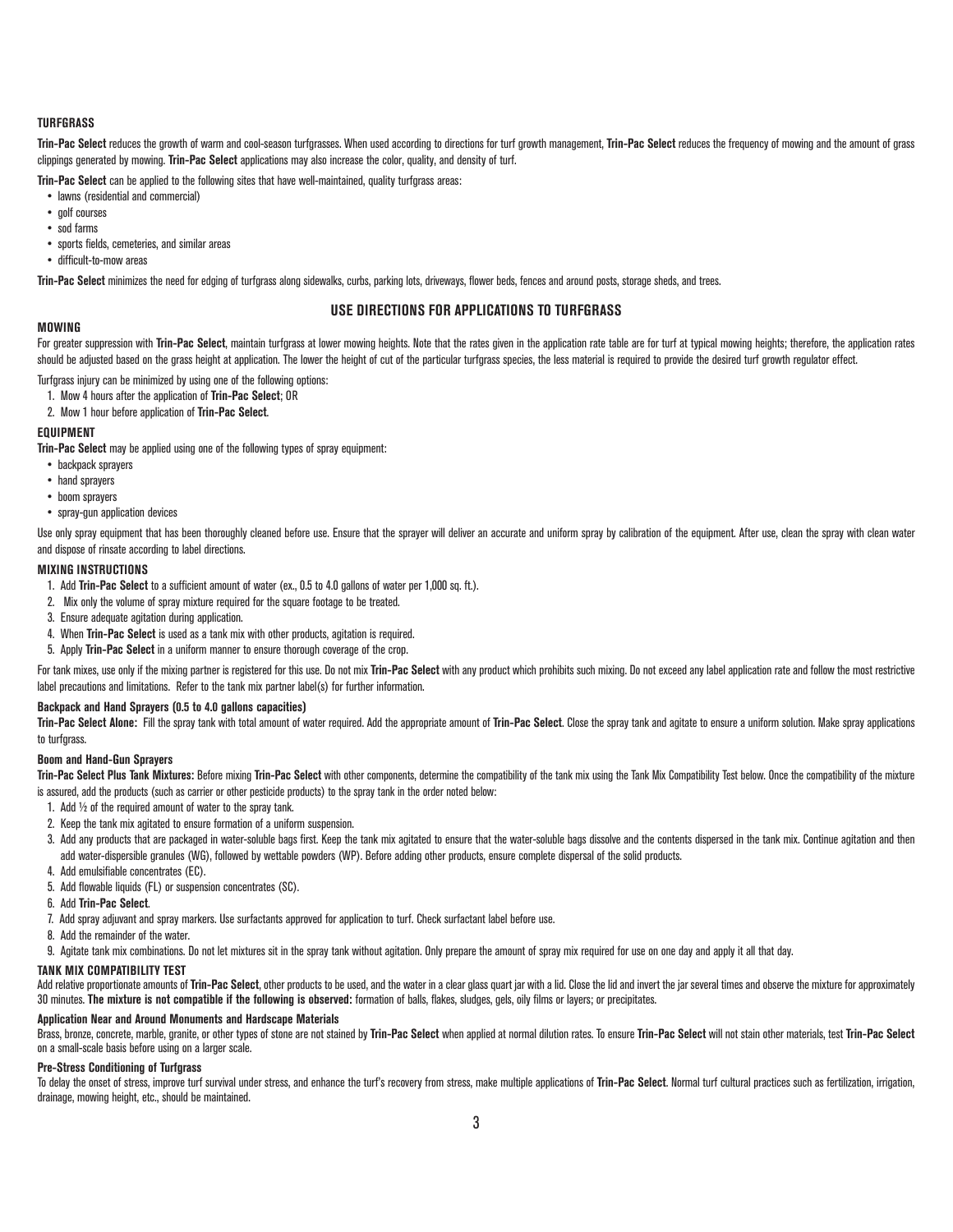**Trin-Pac Select** can be applied to healthy, actively growing turf before the onset of stress and may continue to be applied through the growing season as long as the turf remains healthy. **DO NOT APPLY MORE THAN 7.0 FL. OZ. PER 1,000 SQ. FT. PER YEAR.** 

Application of Trin-Pac Select may produce turfgrass root-mass which is often greater in treated turf than in similar untreated turf. This increase in turfgrass root-mass is a result of the reduction in turf top growth, thereby redirecting the energy to below-ground plant parts and increasing production of the root and rhizome system.

Enhanced fungicide performance has been demonstrated in research trials when monthly applications of **Trin-Pac Select** at the label rate or biweekly applications at 1/2 the label rate were shown to strengthen the turfgrass and to help it resist disease. Since mowing is less frequent and removal of leaf material is reduced, contact and systemic fungicide products remain more effective in or on the turf longer.

Multiple applications of Trin-Pac Select will result in smaller, more compact turfgrass and reduced leaf area. This causes a reduction in transpiration and water use and improves drought tolerance of the turfgrass. Loss of moisture from soil evaporation is reduced by the increased turf density allowing soil moisture to be available due to increased root depth and mass. Trin-Pac Select also may increase carbohydrate levels in turforass; increased carbohydrate levels have been shown to enhance heat and cold tolerance of turfgrass.

#### **Suppression of Anthracnose**

Trin-Pac Select can be applied at rates of 0.1 to 0.2 fl. oz. per 1.000 sq. ft. every 7 to 14 days to suppress basal rot anthracnose. Use the lower rate when seedheads are present. For optimal disease control, tank mix with other fungicides registered for the control of anthracnose.

#### *Poa Annua* **Conversion/Renovation**

When overseeding or renovating existing turf infested with strands of Poa annua, **Trin-Pac Select** use allows better germination and seedling growth of the more desirable turf, results in fewer clippings, and thus reduces maintenance traffic on new seedlings. Trin-Pac Select is foliarly-absorbed; therefore, it does not affect seed germination. Trin-Pac Select should be applied 1 to 5 days before seeding and before verticutting, scalping, spiking, or other similar operations.

Temporary initial discoloration of turfgrass infested with Poa annua is possible with aggressive application rates of Trin-Pac Select. In the subsequent spring season, apply Trin-Pac Select at the higher rate for the turf setting listed in the Application Rate Table. As described above, the success of this treatment will also depend on other factors such as growing conditions, fertilization, rainfall, and other agronomic and environmental c

#### **Bermudagrass Overseeding**

In addition to normal turfgrass cultural practices, **Trin-Pac Select** applications to Bermudagrass enhance the establishment of cool-season turfgrasses, help ensure new seedling vigor and growth and will result in fewer clippings and less maintenance traffic on new seedlings. Since **Trin-Pac Select** is foliarly absorbed, germination and seedling growth is unaffected by **Trin-Pac Select**.

Apply **Trin-Pac Select** 1 to 5 days before seeding and before verticutting, scalping, spiking, or other similar operations to the bermudagrass.

Aggressive application rates of Trin-Pac Select may cause temporary initial discoloration of turfgrass. To avoid discoloration, use the normal seeding rates for your area and turf setting (lawn, fairway, etc.). The success of overseeding will depend on a number of factors including growing conditions, fertilization, rainfall, and other agronomic and environmental conditions. See the Application Rate Table for maintenance application rates.

#### **Applications with Turf-Marking Paint**

The duration of marking paint on turf can be extended when **Trin-Pac Select** is applied before or with the marking agents. When used with latex-based marking agents, mix **Trin-Pac Select** with water before adding the marking agent. For further directions, read the product label for the marking agent and the **Trin-Pac Select** + tank mixtures section of this label.

**Use Rate:** 1 ounce of **Trin-Pac Select** in 1 gallon of marking paint treats approximately 1,000 sq. ft. of line surface area.

#### **Plant Tolerance**

The grasses listed on this label have been shown to be tolerant of Trin-Pac Select. It is impossible to test every species and cultivars of grasses for tolerance to Trin-Pac Select. Before commercial use, the professional user should determine if Trin-Pac Select can be used safely on grasses not listed in the Application Rate Table by conducting small-scale tests. The lower rate for turf setting (lawn, fairway, etc.) should be tested and evaluated for phytotoxicity and growth inhibition prior to use on a large scale.

#### **Precautions:**

- Continue normal cultural practices (such as irrigation; fertilization; and weed, disease and insect control) when necessary in areas treated with **Trin-Pac Select** to ensure quality turf.
- Because some herbicides can injure turf, test tank mixes with **Trin-Pac Select** on a small scale before widespread use. See the directions for testing in the **TANK MIX COMPATIBILITY TEST** section above.
- **Trin-Pac Select** may cause temporary yellowing of turfgrass which usually disappears about one week after application. If readily available nitrogen (0.2 0.5 lb. of actual nitrogen per 1,000 sq. ft.) is applied to turfgrass, the yellowing is minimized and the green color is enhanced. Alternatively, specified rates of iron per 1,000 sq. ft. can also be used.
- Regulation of full growth by **Trin-Pac Select** usually begins at 3 5 days after application.

#### **Restrictions:**

- The single maximum application rate must not exceed 0.68 lb. a.i./A. Do not double the single maximum application rate for extended suppression.
- If using **Trin-Pac Select** in a tank mixture, observe all directions for use, use sites, use rate dilution ratios, precautions, and limitations which appear on the tank mix product's label. Do not exceed any label use rate and follow the most restrictive label precautions and limitations. Do not apply this product with any product which prohibits such mixing.
- Do not apply **Trin-Pac Select** through any type of irrigation system.
- Do not graze areas or feed grass clippings to livestock.

#### **Application Rates and Timing**

Apply **Trin-Pac Select** to actively growing turf. Use the lower rate of **Trin-Pac Select** in situations when turf is going dormant due to high or low temperatures, or to lack of moisture.

Make repeat application(s) of **Trin-Pac Select** as soon as the turf resumes growth or if more suppression is desired. **Do not apply more than 7.0 fl. oz. per 1,000 sq. ft. per year.** 

The Application Rate Table provides use rates that lead to approximately 50% growth inhibition over a 4-week period and produce little or no discoloration of turf when turf is growing under favorable conditions.

High fertilization and spray flushes may cause excessive turf growth which may require higher rates of Trin-Pac Select. Under these conditions, increase the Trin-Pac Select rate up to 50% to ensure an adequate length of co A reduction of up to 50% of the **Trin-Pac Select** use rates may be needed for turfgrass grown under conditions of low fertility, compaction, or other factors which lead to stress of the turf.

**Repeat applications of Trin-Pac Select are permitted during the growing season, but do not exceed a total of 7.0 fl. oz. per 1,000 sq. ft. (305 fl. oz. per acre which is equivalent to 19.0 pts. per acre) per year.**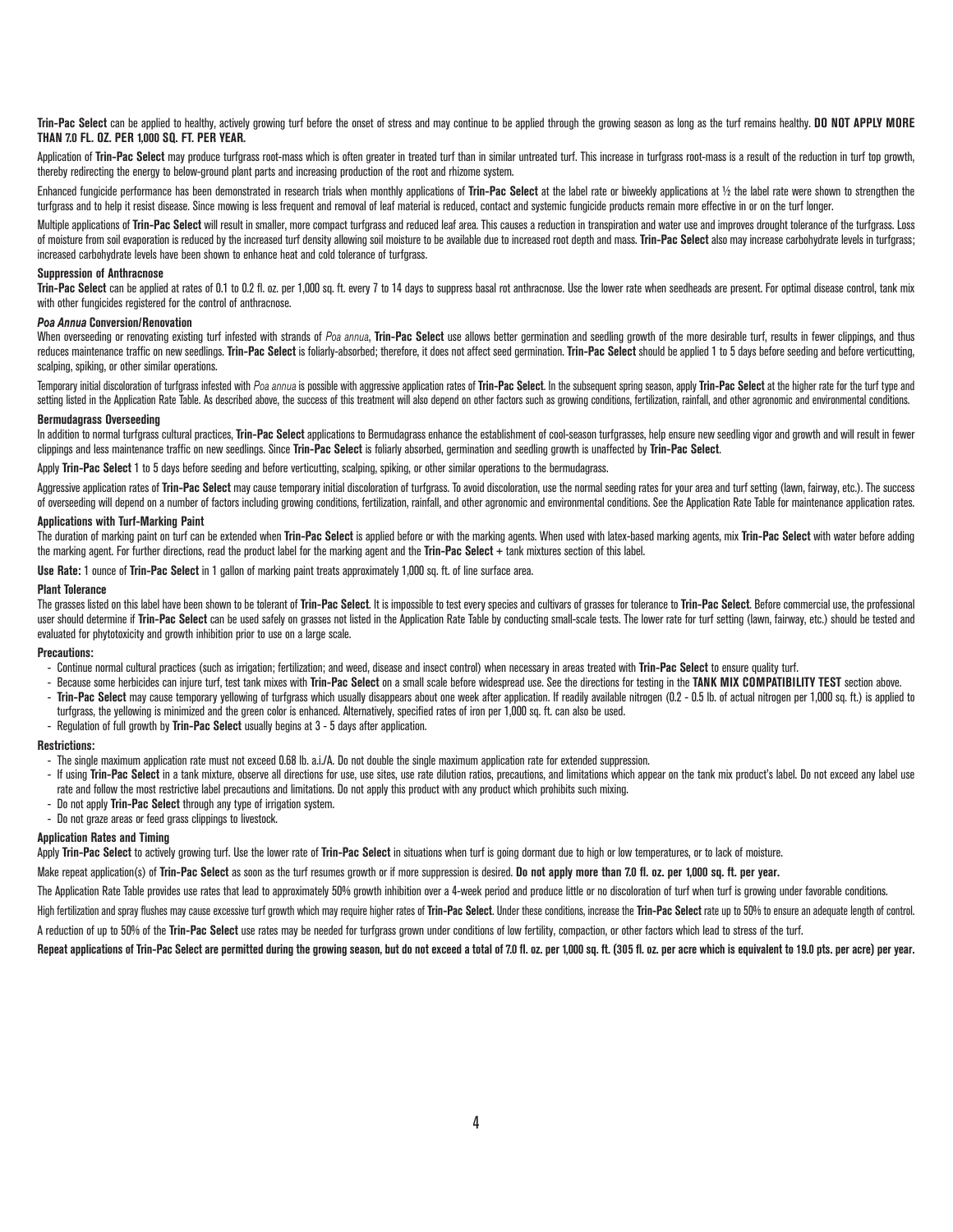#### **APPLICATION RATE TABLE FOR USE OF TRIN-PAC SELECT**

| <b>TURF TYPE</b>                          | Residential & Commercial Turf <sup>b</sup>      | <b>Golf Course Fairways</b><br>(Cut at 0.5" or less) | <b>Golf Course</b><br><b>Greens &amp; Tees</b>  | Edging/<br><b>Banding</b> <sup>c</sup>          |
|-------------------------------------------|-------------------------------------------------|------------------------------------------------------|-------------------------------------------------|-------------------------------------------------|
|                                           | <b>FI. Oz./A</b><br>(fl. oz. per 1,000 sq. ft.) | <b>FI. Oz./A</b><br>(fl. oz. per 1,000 sq. ft.)      | <b>Fl. Oz./A</b><br>(fl. oz. per 1,000 sq. ft.) | <b>FI. Oz./A</b><br>(fl. oz. per 1,000 sq. ft.) |
| <b>COOL SEASON GRASSES<sup>®</sup></b>    |                                                 |                                                      |                                                 |                                                 |
| Bentgrass                                 | 33<br>(0.75)                                    | 11<br>(0.25)                                         | 6<br>(0.125)                                    | 44<br>(1.0)                                     |
| Fescue, Red                               | 33<br>(0.75)                                    |                                                      |                                                 | 44<br>(1.0)                                     |
| Fescue, Tall (Ky-31)                      | 44<br>(1.0)                                     |                                                      |                                                 | 44<br>(1.0)                                     |
| Fescue, Tall (Turf Types)                 | 33<br>(0.75)                                    |                                                      |                                                 | 44<br>(1.0)                                     |
| <b>Kentucky Bluegrass</b>                 | 26<br>(0.60)                                    | $11\,$<br>(0.25)                                     |                                                 | 33<br>(0.75)                                    |
| Mixture (Bentgrass/Poa annua)             |                                                 | 11<br>(0.25)                                         | $\overline{1}$<br>(0.125)                       |                                                 |
| Mixture (K. Bluegrass/Fescue/Ryegrass)    | 33<br>(0.75)                                    |                                                      |                                                 |                                                 |
| Mixture (K. Bluegrass/Ryegrass/Poa annua) |                                                 | 22 <sup>d</sup><br>(0.50)                            |                                                 |                                                 |
| Ryegrass, Annual                          | 44<br>(1.0)                                     |                                                      |                                                 | 44<br>(1.0)                                     |
| Ryegrass, Perennial                       | 44<br>(1.0)                                     | 22<br>(0.50)                                         |                                                 | 44<br>(1.0)                                     |
| <b>WARM SEASON GRASSES<sup>®</sup></b>    |                                                 |                                                      |                                                 |                                                 |
| Bahiagrass                                | 44<br>(1.0)                                     |                                                      |                                                 | $44 - 88$<br>$(1 - 2)$                          |
| <b>BERMUDAGRASS<sup>®</sup></b>           |                                                 |                                                      |                                                 |                                                 |
| Bermudagrass, Common                      | 33<br>(0.75)                                    | $11\,$<br>(0.25)                                     |                                                 | $44 - 88$<br>$(1 - 2)$                          |
| Bermudagrass, Other Hybrids               | 11<br>(0.25)                                    | 9<br>(0.20)                                          |                                                 | $22 - 33$<br>$(0.50 - 0.75)$                    |
| Bermudagrass, Tifdwarf                    | 9<br>(0.20)                                     | 9<br>(0.20)                                          | 3<br>(0.062)                                    | $22 - 33$<br>$(0.50 - 0.75)$                    |
| Bermudagrass, Tifgreen (328)              | 11<br>(0.25)                                    | 9<br>(0.20)                                          | 6<br>(0.125)                                    | 33<br>(0.75)                                    |
| Bermudagrass, Tifway (419)                | 16<br>(0.38)                                    | 11<br>(0.25)                                         |                                                 | 33<br>(0.75)                                    |
| <b>Buffalograss</b>                       | 44<br>(1.0)                                     |                                                      |                                                 | 44<br>(1.0)                                     |
| Carpetgrass                               | $11 - 18$<br>$(0.25 - 0.40)$                    |                                                      |                                                 | $\overline{22}$<br>(0.50)                       |
| Centipedegrass                            | 22<br>(0.50)                                    |                                                      |                                                 | 44<br>(1.0)                                     |
| Kikuyugrass                               | $13 - 22$<br>$(0.30 - 0.50)$                    | 13<br>(0.30)                                         |                                                 | 44<br>(1.0)                                     |
| Seashore Paspalum                         | $\overline{16}$<br>(0.375)                      | $6 - 11$<br>$(0.125 - 0.25)$                         | $4 - 9$<br>$(0.08 - 0.20)$                      | $\overline{22}$<br>(0.50)                       |
| St. Augustinegrass                        | $4.50 - 6.50$<br>$(0.10 - 0.15)$                |                                                      |                                                 | $18 - 36$<br>$(0.40 - 0.80)$                    |
| St. Augustinegrass, Texas Common          | 4.5<br>(0.10)                                   |                                                      |                                                 | 9<br>(0.20)                                     |
| Zoysiagrass                               | 11<br>(0.25)                                    | 6<br>(0.125)                                         |                                                 | 33<br>(0.33)                                    |

#### **Footnotes for Application Rate Table**

<sup>a</sup>Seedheads: **Trin-Pac Select** suppresses seedhead formation in hybrid bermudagrass and partially suppresses seedhead formation in annual bluegrass, bahiagrass, buffalograss, carpetgrass, common bermudagrass,<br>Kentucky blu <sup>b</sup>Residential and Commercial Turf includes sites such as, but not limited to, business sites, cemeteries, golf course roughs, home lawns, parks, recreation areas, sod farms, and sports fields.

Apply Trin-Pac Select along the perimeter of curbs, driveways, fences, lawns, parking lots, pet pens, posts, sidewalks, storage buildings, or other similar areas. When Trin-Pac Select is applied around flower beds, shrubs, trees, and other border plants or similar areas, these ornamental plantings will not be injured. Apply **Trin-Pac Select** in an 8- to 12-inch band using a single nozzle sprayer. The higher concentrations listed reduce the growth of the turfgrass into adjacent areas.

<sup>d</sup> To prevent yellowing of Poa annua, use half this rate and apply more frequently. If temporary discoloration of Poa annua in conversion/renovation programs can be tolerated, use twice this application rate.

e To prepare bermudagrass for overseeding, use 0.50 oz. per 1,000 sq. ft. on golf fairways and tees and 0.25 oz. per 1,000 sq. ft. on golf greens/tees.